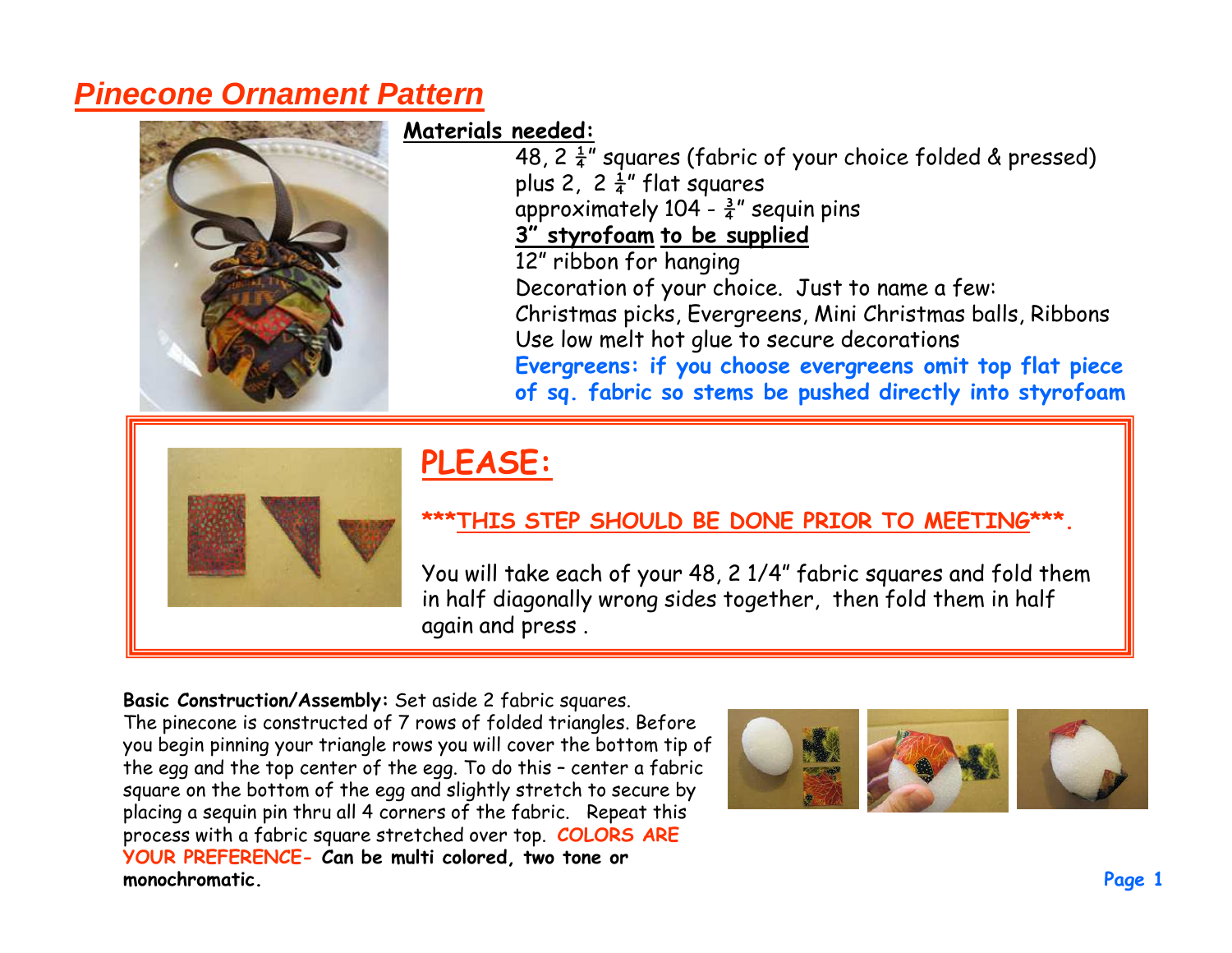Row One: is made up of 4 folded quarter triangles. Attach your triangles to the egg approximately centered over the squares you just pinned onto the egg. You will secure each folded triangle by placing a pin near the 2 corner points along the each edge. Overlap the triangles slightly so they fit neatly around the egg **Attention to folds of points making sure they always face in the same direction.**

## **Rows 1 & 7 are made with only 4 triangles**

**(Only 2 sequin pin needed for each triangle)**

Once you've completed row 1 you will assemble row 2 using 8 triangles. Pin the triangles to the egg as shown in the the diagrams shown – begin by pinning 4 triangles lined up with the triangles of the first row approximately  $\frac{1}{4}$ " down from the tips of the first row.

Here is how row 2 actually looks as you pin the folded quarter triangles onto the egg. (first 4 triangles are directlyover the ones in row #1.



(Row 1) Initial 4 fabrics





Add pieces 5,6,7 and 8 pinned in the alternate spaces.

And here is how row 2 actually looks as you pin the folded quarter triangles onto the egg. (first 4 triangles are directly over the ones in row #1)